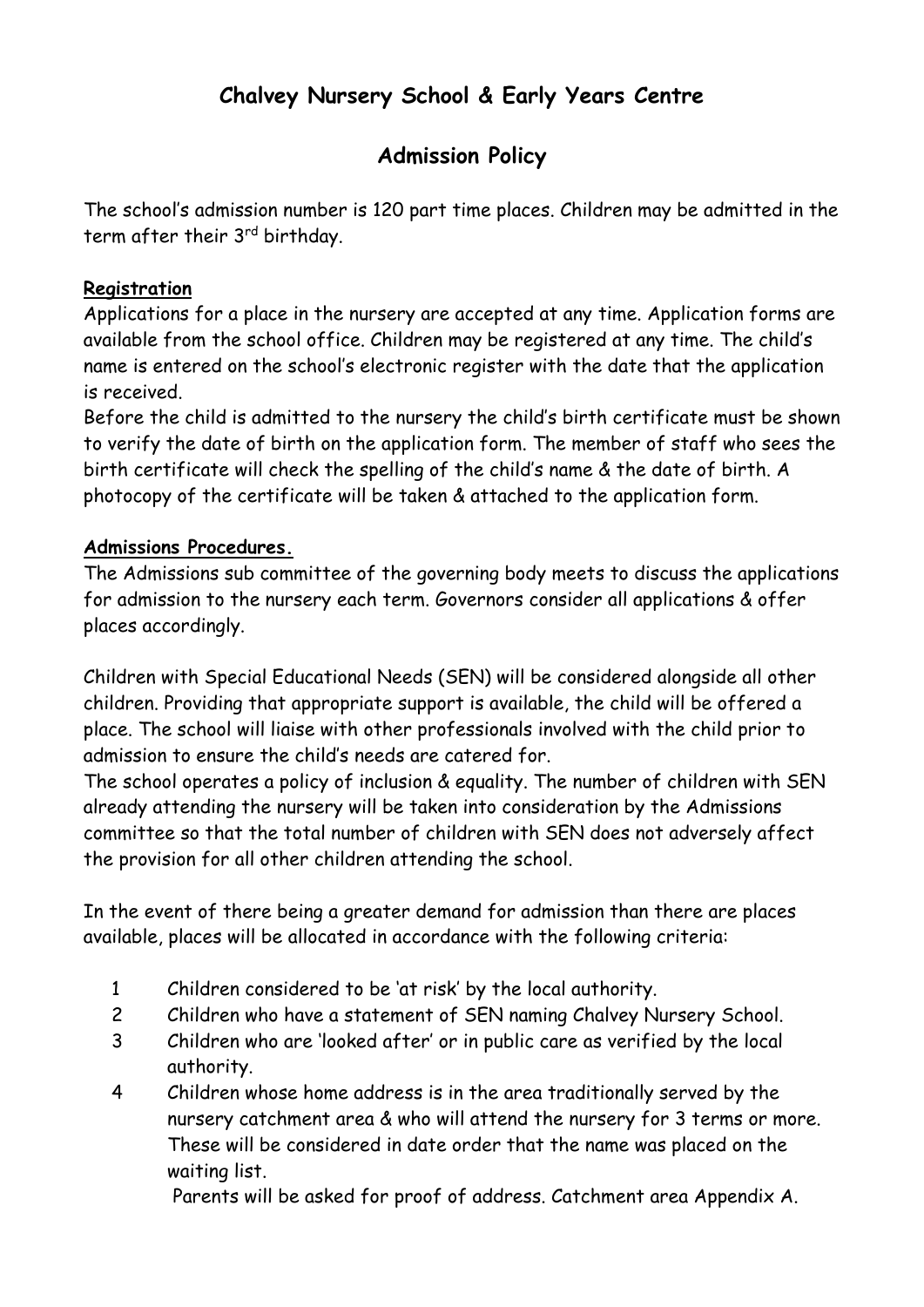- 5 Transfer from other maintained nursery school.
- 6 Children who have a sibling at the school on the date of their admission.
- 7 Date of registration
- 8 By date of birth.

Where application of these arrangements fails to distinguish sufficiently between applicants, final decisions on admissions will be based upon the child's proximity to the school measured using geographical distance system.

The admission of children with additional needs but no statement is no different from that of other children.

## **Transfers**

Children will not transfer to any other nursery or class unless the family moves house or other circumstances deem it requisite. Children will not be accepted from other nursery schools or classes, unless in exceptional circumstances.

Children moving into the area who have had their name on another nursery waiting list will have their name transferred onto the admissions register with the date of application being when they first applied to their original school. Verification is required from the original school.

## **Leave during Term Time.**

If the roll is full, children will be taken off roll after unauthorised leave of more than 2 school weeks. This may be extended in exceptional circumstances at the discretion of the Admissions committee of the governing body. The child's name may be added to the waiting list on return from leave.

## **Criteria for full-time places**

## **Paying**

There are 8 full-time paying places available. Of these a maximum of 2 places can be taken by parents of children with additional needs.

Places will be reviewed termly:

- Children who are already accessing a paying full-time place will be considered before any additional places are offered.
- Preference will be given to staff members who wisj their child to have 5 fulltime days at nursery over parents of other children wishing to have 5 full-time days at nursery.
- Parents wishing their children to have 4 days full-time will be given preference over those wishing to have 3 days full-time. This process will continue for 3, 2 & 1 day full-time. At each stage taking into account priority number 3.

## **Free**

There are 2 free full-time places available.